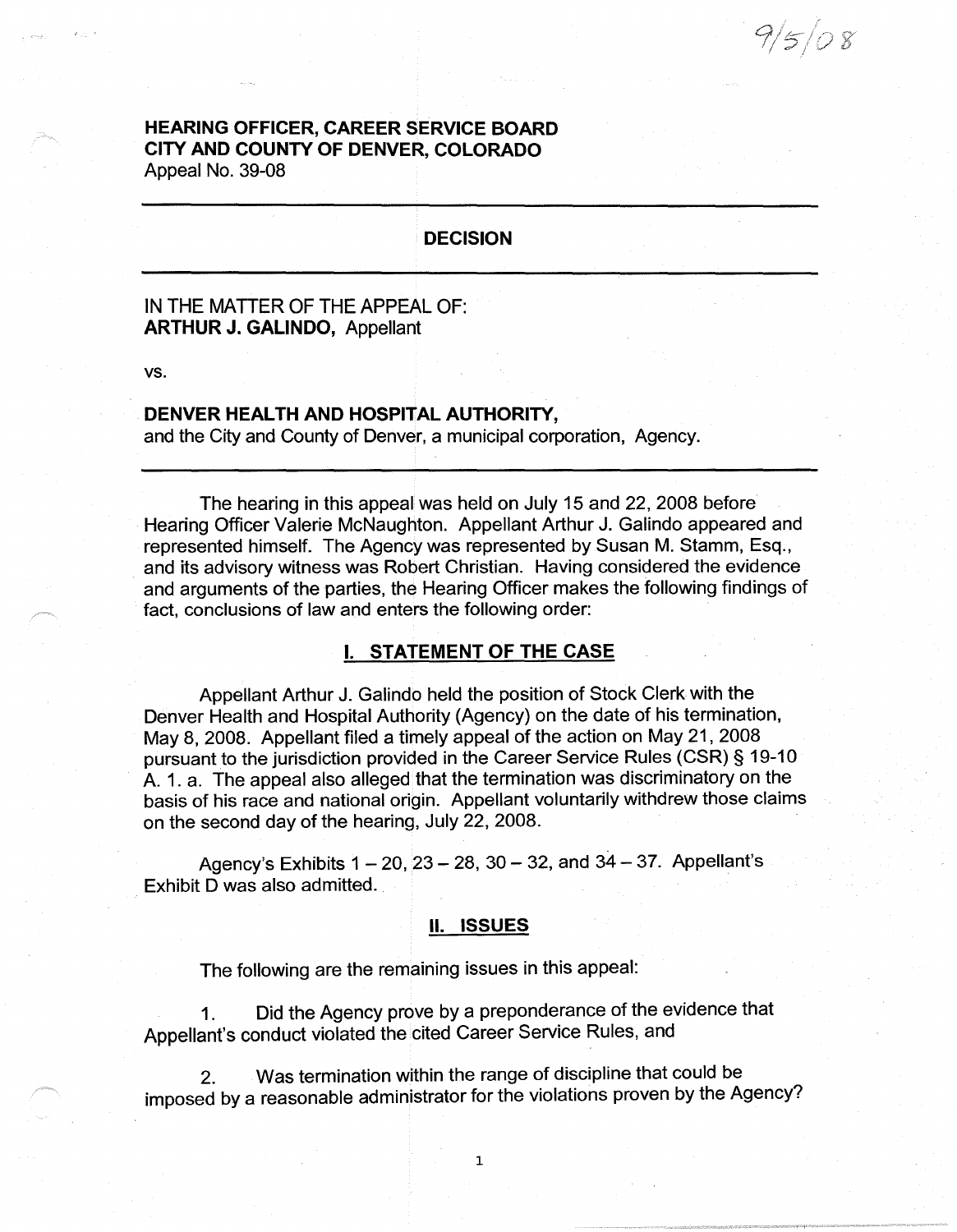### Ill. **FINDINGS OF FACT**

Appellant has been an Agency employee since 1983. His job duties include the processing and delivery of packages to numerous buildings located on the campus of the Denver Health Medical Center, which covers several city blocks in central Denver. [Exh. 32.] On April 24, 2008, he was notified that discipline was being considered based on the following allegations:

1. On March 4, 2008, Appellant removed a co-worker's wedding ring from the sink in the employee break room.

2. At 8:50 a.m. on April 16, 2008, during his work shift, Appellant left the hospital campus by bus with Agency property, his Vocera pager, and did not return until 9:40 a.m.

3. On April 18, 2008, Appellant abandoned his delivery cart and left work at 9:50 a.m. without permission, returning at 10:34. That same day, he returned from lunch an hour late. [Exh. 2.]

The Agency's property policy requires an employee to turn over all found property to the Cash Handling Department for handling and disposition in keeping with state law regarding unclaimed property. [Exh. 15.] Its policy on breaks allows a maximum 15-minute break during any four-hour work period when permitted by the supervisor. [Exhs. 16, 18.] Breaks must be taken at the work station absent permission of the supervisor, and non-exempt employees are paid only for time actually worked. [Exh. 19.] "Leaving the premises during scheduled work time without supervisory approval is considered job abandonment and may result in termination." [Exh. 17.] The Distribution Services department has the same policies on breaks. [Exh. 37-3.]

1. Co-worker's missing ring

At8:19 a.m. on March 24, 2008, Stock Clerk Harold Madrid was in the employee break area located in the basement of the hospital warehouse. The sink is located in a small cabinet. Standing in a row to the right of the cabinet is a four-foot high locker, a four-foot long table, and a six-foot tall cabinet. The tall cabinet blocks the view of the table, locker and sink from the security camera located on the east wall across the room. [Exh. 35, drawing of Mr. Madrid.] The security video for that time shows that Mr. Madrid bent over out of view several feet behind the tall cabinet, then emerged rubbing his hands and arms.<sup>1</sup> [Exh.

 $\overline{2}$ 

<sup>&</sup>lt;sup>11</sup> While at the sink, the camera angle shows more of Mr. Madrid's body than is shown of others later on who are standing at the table, partially blocked by the tall cabinet.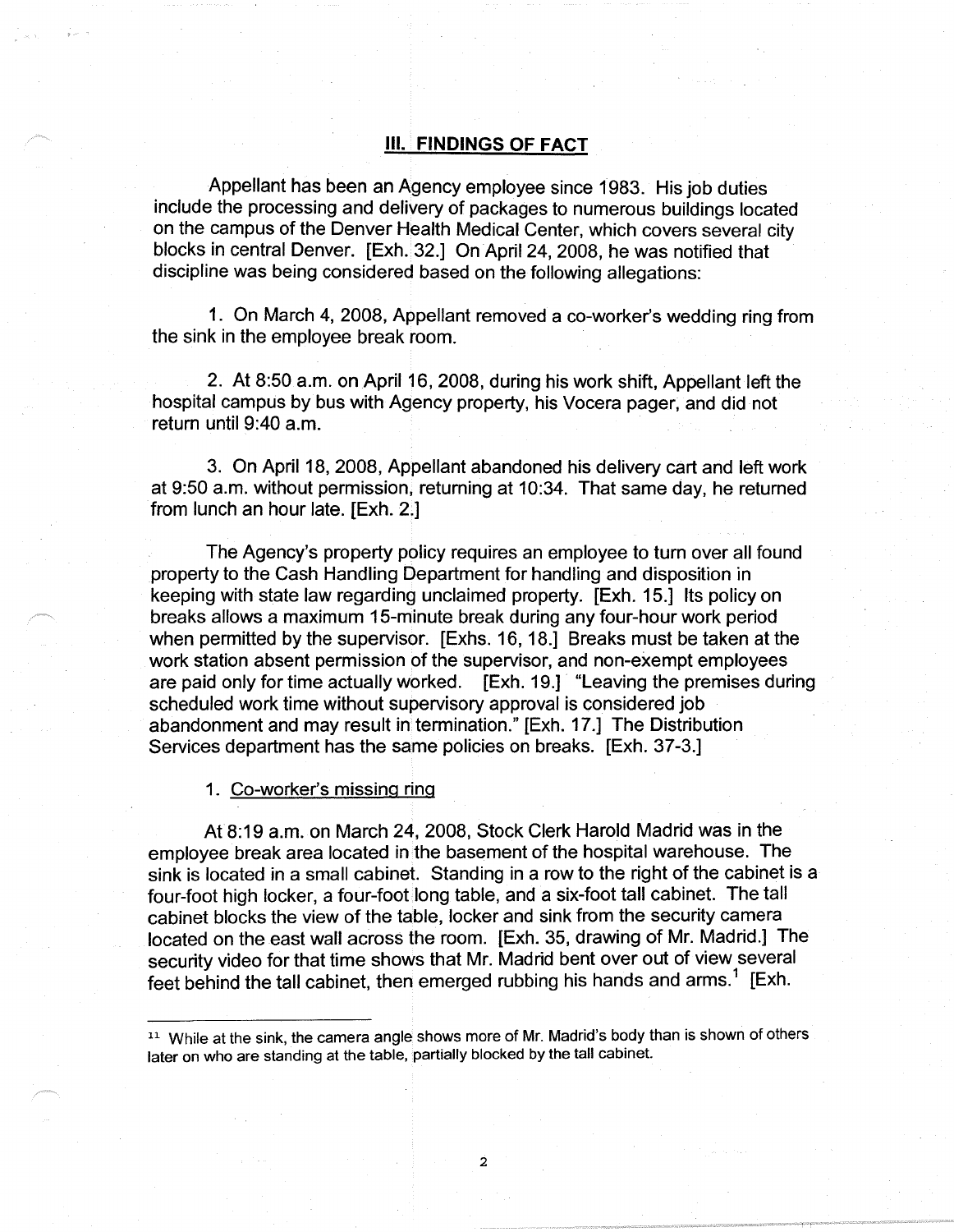20, 8:19 a.m.] Mr. Madrid testified that he removed his wedding ring before he washed his hands at the sink and applied lotion. He then left the area.

The security camera tape next showed activity at 8:28 a.m., when Appellant entered the basement break area near the sink and leaned over for about five seconds. He left by elevator a few seconds later. At 8:38 a.m., Appellant came back. He reached into the area behind the tall cabinet and leaned in for a few seconds. Appellant straightened up, leaned back in, and stretched his left arm out briefly. Mr. Madrid emerged from the elevator at 8:39, and Appellant turned his head to look at him. They both left the area two minutes later. Appellant entered the basement two more times, at 10:02 and 10:29 a.m., and bent over the sink area on both occasions. [Exh. 20.]

At 9:40 a.m., a food service worker in a shower cap sat down at the table and brought out his food. Another employee sat on a pallet near the opposite wall and they conversed for a few minutes. Neither approached the back area by the sink. Other employees came and went in the foreground, several feet away from the sink where the ring was left.

At 12:02 p.m., Mr. Madrid hurried into the basement and searched the area for two minutes. He was joined by Appellant and then fellow employee Danny Medina and Ron Vigil, who all continued the search for another fifteen minutes. [Exh. 20.] Appellant told Mr. Madrid that he would ask the two food service workers he had seen in the area earlier if they noticed the ring. Two days later, Mr. Madrid saw the workers and asked them if Appellant had asked them about his ring. "They both told me they had not been asked this by Art." [Exh. 28 d-1.]

As a part of the Agency effort to locate the ring for Mr. Madrid, the security videotape was viewed separately by both Agency Head of Security Larry Whitted and Steward Layhe, Senior Applications Analyst. Both concluded that Appellant was the only one who went to the sink area after Mr. Madrid left his ring there. [Exh. 26; testimony of Whitted and Layhe.] During Mr. Whitted's interview of Appellant about the missing ring, Appellant told him he knew about the ring, but had never been back in the area where it was lost before he helped to look for it. When Mr. Whitted stated that the security tape showed him in the area putting something in his right front pocket, Appellant said it was probably sugar. When asked if there was a coffee pot in the area, Appellant did not reply. Mr. Whitted later visited the break area and saw no coffee pot or sugar there. He also showed the video to Scott Hoyle from the Agency's legal department and Mr. Pettigrew. In his statement, Mr. Whitted noted that it was "determined by all that [Appellant] was clearly the only individual in this area the whole time." [Exh. 26.]

At the pre-disciplinary meeting, Appellant stated that he goes to the area where the ring was lost every morning to hang up his coat, make coffee and get sugar. Appellant added at that meeting and in his testimony that he is left-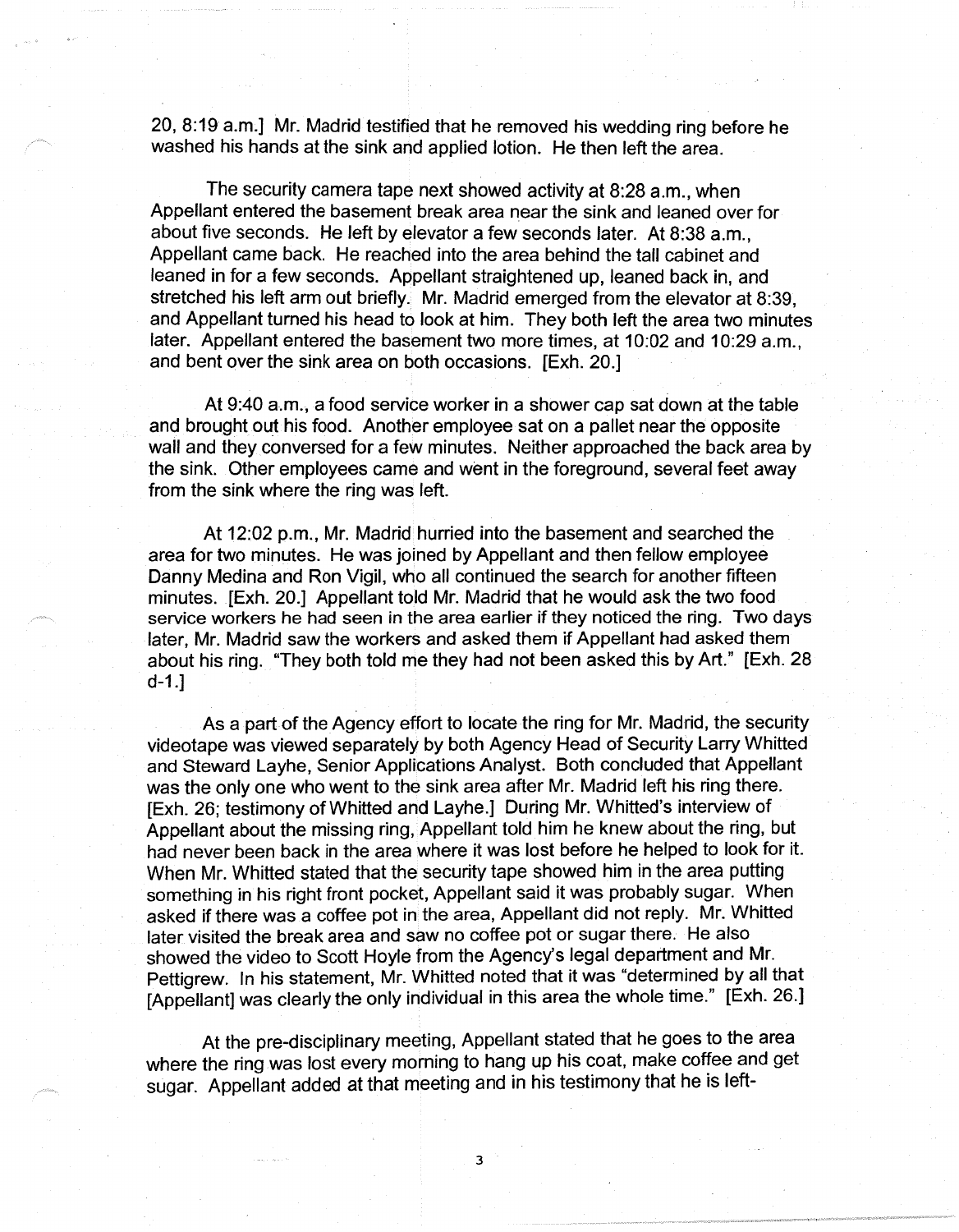handed, and so would not put anything in his right pants pocket. [Exh. 28-7.] Appellant testified that he did not see or take the ring, and would have returned it if he had, since Mr. Madrid is his friend and he considers a wedding ring sacred. Appellant also testified that it would not be theft if the owner forgot a ring, and another picked it up.

# 2. April  $16<sup>th</sup>$  absence from the workplace

At 8:35 a.m. on April 16, 2008, Mr. Layhe and Applications Analyst Douglas Faraday were on their way to Starbucks on their morning break when they observed Appellant walk around the north side of 655 Broadway and stand at the bus stop in front of the building. Observing that Appellant had no packages with him, and knowing that Appellant's work assignment was several blocks away, they stood across the street at the corner of  $6<sup>th</sup>$  and Broadway and watched Appellant for ten minutes. Because traffic on Broadway was light, they had a clear view of Appellant. At 8:50 a.m., they saw him get on the "O" bus heading south on Broadway. [Exh. 34, Layhe's sketch of area.] Mr. Faraday next saw Appellant coming from the front entrance at 9:40 a.m., again without packages, and head to the main hospital through the tunnels. [Exh. 28 b-6; testimony of Faraday.]

Mr. Layhe immediately called Division Director Phil Pettigrew on his cell. phone, who then informed Appellant's supervisor Robert Christian that Appellant had been seen boarding a bus during work hours. Mr. Christian stated that Appellant had not asked his permission to leave. At about 9 a.m., Mr. Christian called Appellant on his agency-issued pager, known as the Vocera. Appellant did not answer the call, and Mr. Christian left him a voice mail asking him to call as soon as he receives the message. Appellant did not return the call until 9:45 a.m. Mr. Pettigrew saw that as an indication that Appellant left campus, as otherwise he would have returned the call within a few minutes. [Testimony of Christian, Pettigrew; Exh. 28 b-1.]

Later that morning, at the request of Mr. Pettigrew, Mr. Layhe reviewed the security videos of all cameras covering entrances to the work area building. He observed that Appellant left at 8:27 a.m. with a full pallet, and did not reappear until 9:42, at which time he was pulling an empty pallet jack. [Exhs. 28 a-1; testimony of Layhe.]

Mr. Pettigrew waited until the end of the day to give Appellant the opportunity to make up the time or properly record it as time not worked. After he noted that Appellant claimed eight hours of work from 7:03 a.m. to 3:27 p.m. for the day, Mr. Pettigrew met with Appellant and Susan Graul from the Human Resources department to ask for his explanation of the absence. Appellant denied he got on the bus. He admitted he was at the 655 Broadway bus stop, but said he was smoking at that location because he was in the area to verify pickup of packages he delivered to that building the previous day. Mr. Christian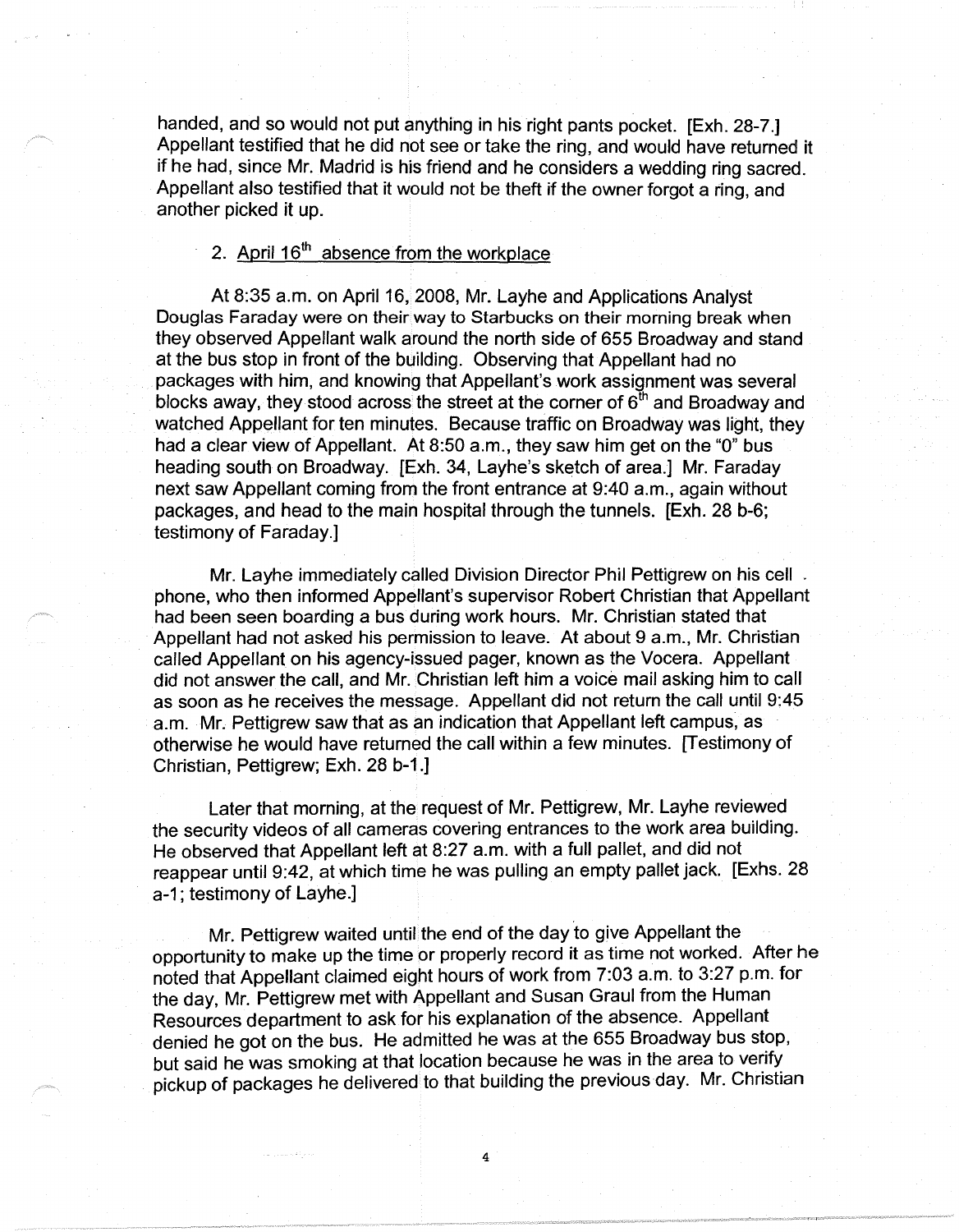later informed Mr. Pettigrew that 655 is not a delivery location for stock clerks, and that there is no reason for stock clerks to verify deliveries, since they are electronically confirmed at the time of delivery. [Exhs. 23, 30; testimony of Pettigrew.]

When questioned about his absence at the pre-disciplinary meeting, Appellant stated that he did not get on the bus, and that he sometimes circles the campus when he takes smoking breaks. He told Mr. Pettigrew that he may have used the bus stop near 655 Broadway rather than a closer smoking area because he sometimes goes back to see whether the previous days' package deliveries appeared on the scanner, which would confirm that they were picked up. [Exh. 28-6; testimony of Appellant.] At hearing, Appellant stated again that he was smoking at the bus stop on April 16<sup>th</sup>, but did not get on the bus, and returned his supervisor's page within fifteen minutes.

Mr. Christian testified that couriers perform the delivery service to 655 Broadway and all other outlying buildings. Stock clerks, including Appellant, deliver to all other buildings. Dispatch Supervisor Henry L. Jackson confirmed through his testimony that couriers drive vans to deliver to 655 Broadway and other outlying buildings. He stated that he would know if any stock clerk made a delivery to that building, and he had not requested any such delivery at that time. The smoking area closest to the division's work area is at Pavilion D, and 655 Broadway is five blocks from that area. [Exh. 32; testimony of Layhe.] The Analysis of Confirmation record indicates that deliveries are electronically confirmed on the date and time of delivery, and stock clerks are not instructed to re-visit the site of previous days' deliveries to physically confirm pick-up of a package. [Exh. 23, 30; testimony of Christian.] Both Mr. Layhe and Mr. Faraday testified that Appellant was not smoking when they saw him standing at the bus stop.

Appellant and all witnesses who addressed the subject agreed that a call to a Vocera unit can be delayed a few minutes at most if the receiving unit is in an elevator, tunnel or between buildings on campus, where transmission is imperfect. [Testimony of Appellant, Christian, Madrid, Pettigrew.] Appellant's time records showed that on April  $16<sup>th</sup>$  he clocked in at 7:03 a.m. and out at 3:27 p.m., with a half-hour lunch, and that he was paid for an eight-hour work shift. [Exh. 25-2, 25-3; testimony of Pettigrew.]

# 3. April 18<sup>th</sup> absences

On April 18<sup>th</sup>, at about 9 a.m., Mr. Madrid saw Appellant on the phone in the basement warehouse, and overheard him say, "Are you home, bro? I will be right there." [Exh. 28 d-2; testimony of Madrid.] Appellant made four deliveries in Pavilion A from 9:49 to 9:56 a.m. [Exh. 23-1.]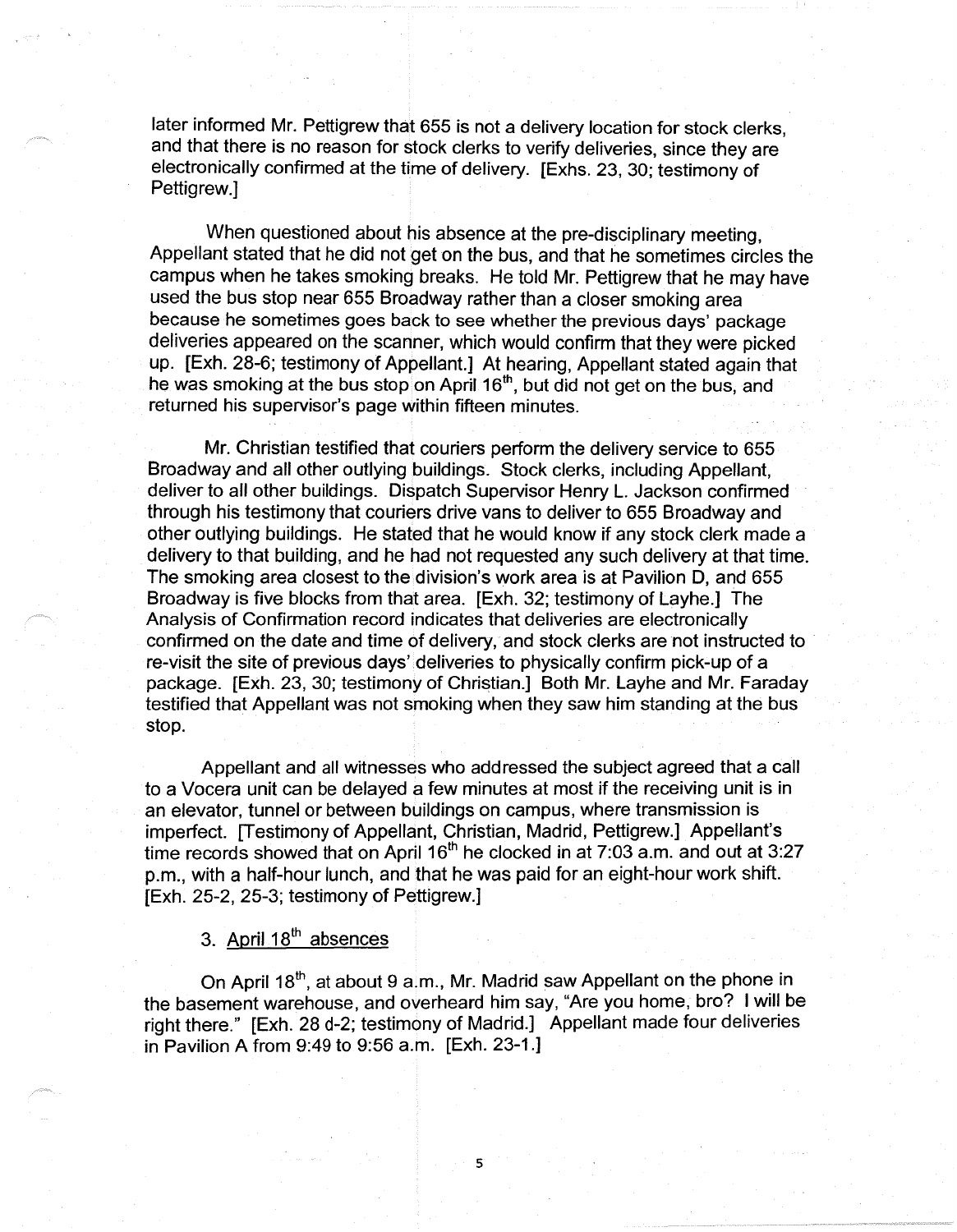At about 9:50 a.m., Mr. Layhe saw Appellant leave Pavilion A's Emergency Department building, and walk toward Broadway. [Exh. 32-2.] As Mr. Layhe entered Pavilion A, he observed an empty cart by the elevators. The cart was in the same place at 10:15 when Mr. Layhe next returned to the area. [Exh. 28 b-3.] April 18<sup>th</sup> was a payday, and Mr. Layhe knew it was Appellant's practice to walk to the bank with his check on paydays. Mr. Layhe suspected Appellant left work to cash his paycheck, and so he took a picture of the cart. [Exh. 24.] He then phoned Mr. Pettigrew to inform him of what he had seen. Since this appeared to be the same behavior exhibited a few days earlier, Mr. Pettigrew asked Mr. Layhe to let him know when Appellant returns. Mr. Layhe confirmed Appellant's return at 10:34 a.m. by review of the security camera tapes. [Testimony of Layhe, Pettigrew.] Since Appellant left his cart behind in Pavilion A, it is clear that he was not out making deliveries.

Mr. Madrid observed Appellant's cart by the Pavilion A elevators just after he saw Appellant on the phone. At 10:42 a.m., after Mr. Madrid finished his Pavilion A deliveries, he saw that the cart was still there. [Exh. 23-2; testimony of Madrid.] Mr. Madrid testified that April 18<sup>th</sup> was a Friday, usually their busiest day for deliveries, and on that day they were also backed up in receiving at the dock. He did not see Appellant again until 12:30, when he arrived at the receiving dock. [Exh. 28 d-2.]

After delivering packages to Pavilions D and E, Appellant left for lunch at about 11 :00 a.m. with the permission of his supervisor. He called Mr. Christian at 11 :40 to inform him he would be late. Appellant returned from lunch at about 12:30 p.m. His next delivery occurred at 12:44 p.m. [Exhs. 23-1, 28 b-5; 28 d-2; testimony of Christian, Madrid.]

The electronic delivery confirmation record show that Appellant delivered no packages from about 10:00 and 11 :00 am, and from 11 :01 to 12:44 p.m. [Exh. 23-1.] The time records indicate that Appellant clocked in at 6:59 a.m. and out at 2:40 p.m., with a half-hour for lunch. He was paid for 7 ¼ hours on that day, which included the two hours he was not at the workplace or at lunch, from 1 O a.m. to 10:55, and again from 11 :30 to 12:30 p.m. [Exhs. 23-1, 25-3; testimony of Madrid and Lahye.]

At the time of these attendance issue, the investigation into the theft of the ring was still ongoing. Mr. Pettigrew decided to interview Appellant's co-workers to get some idea of his work conduct and attendance, and to determine if the current issues represented a pattern of behavior or anomalies. All eight of those interviewed reported that Appellant was absent for long periods on a frequent basis. Two stated he would take long lunch periods. He was "elusive", "lazy," and "not dependable". He was known to turn in his equipment and stop working well before he clocked out at a remote building. Three reported threats or run-ins with Appellant. One of his previous supervisors stated he had poor productivity. The other stated he was "frequently reminded that he couldn't leave campus for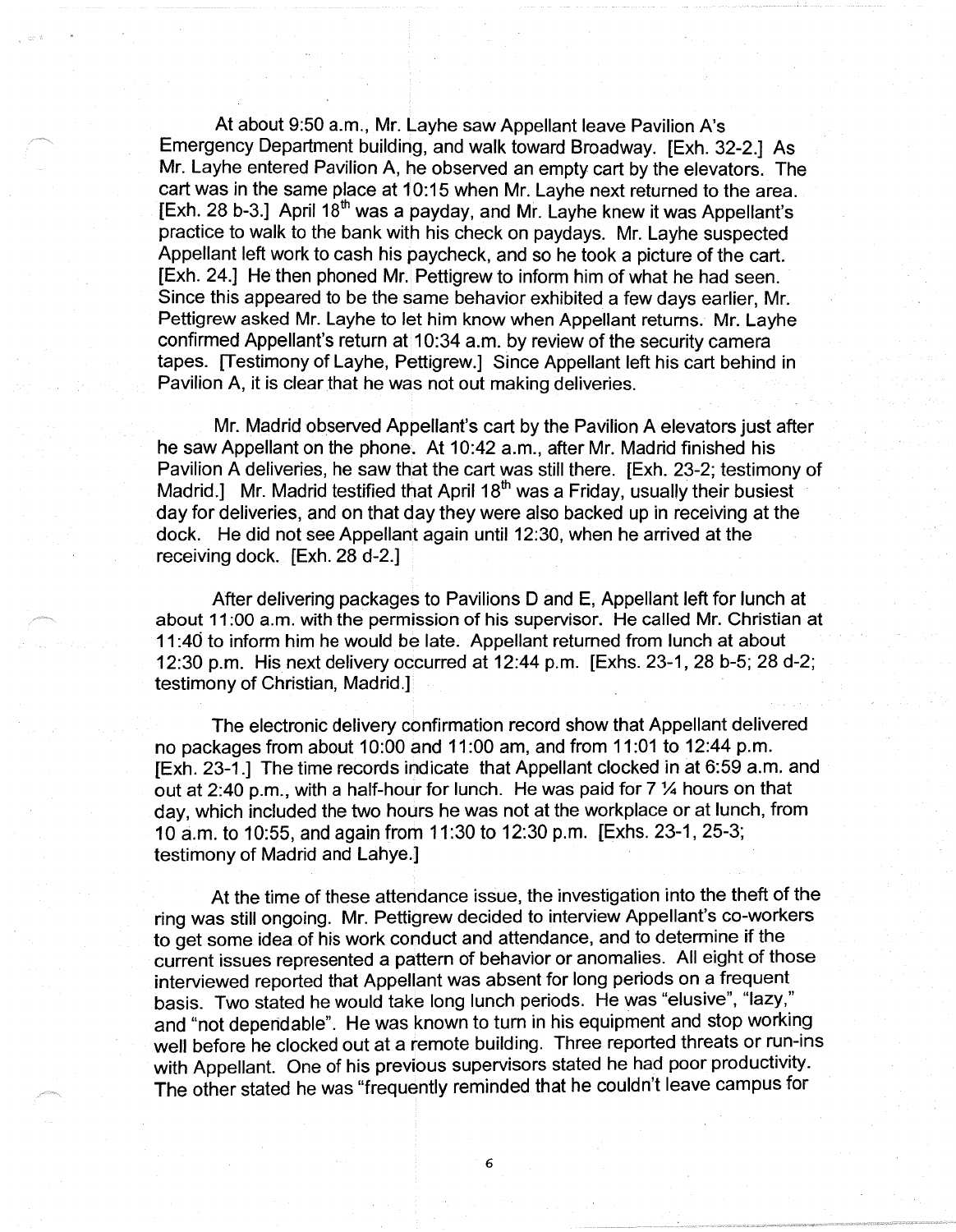breaks and lunches" [and] [n]eeded to punch in and out because he couldn't be trusted." Mr. Christian, his current supervisor, stated Appellant took advantage of him, and as a result he "lost all trust in Art." [Exh. 27.]

### Penalty

On April 24, 2008, after completion of the investigation into the theft incident, Mr. Pettigrew sent Appellant a notice of contemplation of discipline based on allegations of misconduct arising from all three of the above incidents. Noted therein was Appellant's 23-year disciplinary history of four verbal reprimands for attendance issues, and four suspensions, including a 60-day suspension, for misconduct including theft, threatening behavior, absenteeism, violation of regulations and failure to comply with supervisor's instructions. [Exh. 2.]

At the pre-disciplinary meeting, Appellant denied taking the ring or leaving campus on the days in question. He stated he makes a run around the campus every morning to double-check his route, and that everyone smokes at the bus stop. [Exh. 28-4.] He told Mr. Pettigrew that he informed Mr. Christian he was running late coming back from lunch on April  $18<sup>th</sup>$  because his mother was here for a cancer test. [Exh 28-7.]

After reviewing the facts relevant to the asserted misconduct and Appellant's response, Mr. Pettigrew concluded that Appellant had taken Mr. Madrid's ring and then denied it during the internal investigation. He also found that Appellant was absent from the workplace without permission from 8:50 to 9:45 a.m. on April 16, 2008, and for almost two hours on April 18, 2008. In making the decision to terminate, he considered Appellant's lengthy disciplinary history for absences and other issues, including a previous theft. He determined that the three incidents were part of a pattern of violating the Agency's rules on attendance and theft, including falsification of his time card, and that Appellant's supervisor had previously counseled Appellant about the rules and the consequences of any further violations. He ultimately concluded that there was no less serious discipline than termination that would improve Appellant's behavior, and dismissed Appellant effective May 8, 2008.

Appellant testified that he should have been advised by his supervisor if there were problems with his performance. He expressed his belief that Mr. Christian was the best supervisor he ever had, and that they could have worked out any problems. Appellant believes he was targeted for discharge because the Agency has a bias against city employees.

Mr. Christian testified that his supervisory style is relaxed and based on his trust in his employees to perform their work. He allows smoking breaks and lunch at any time, but employees are instructed that they must notify him before leaving the campus. They must work their assigned hours, and not exceed their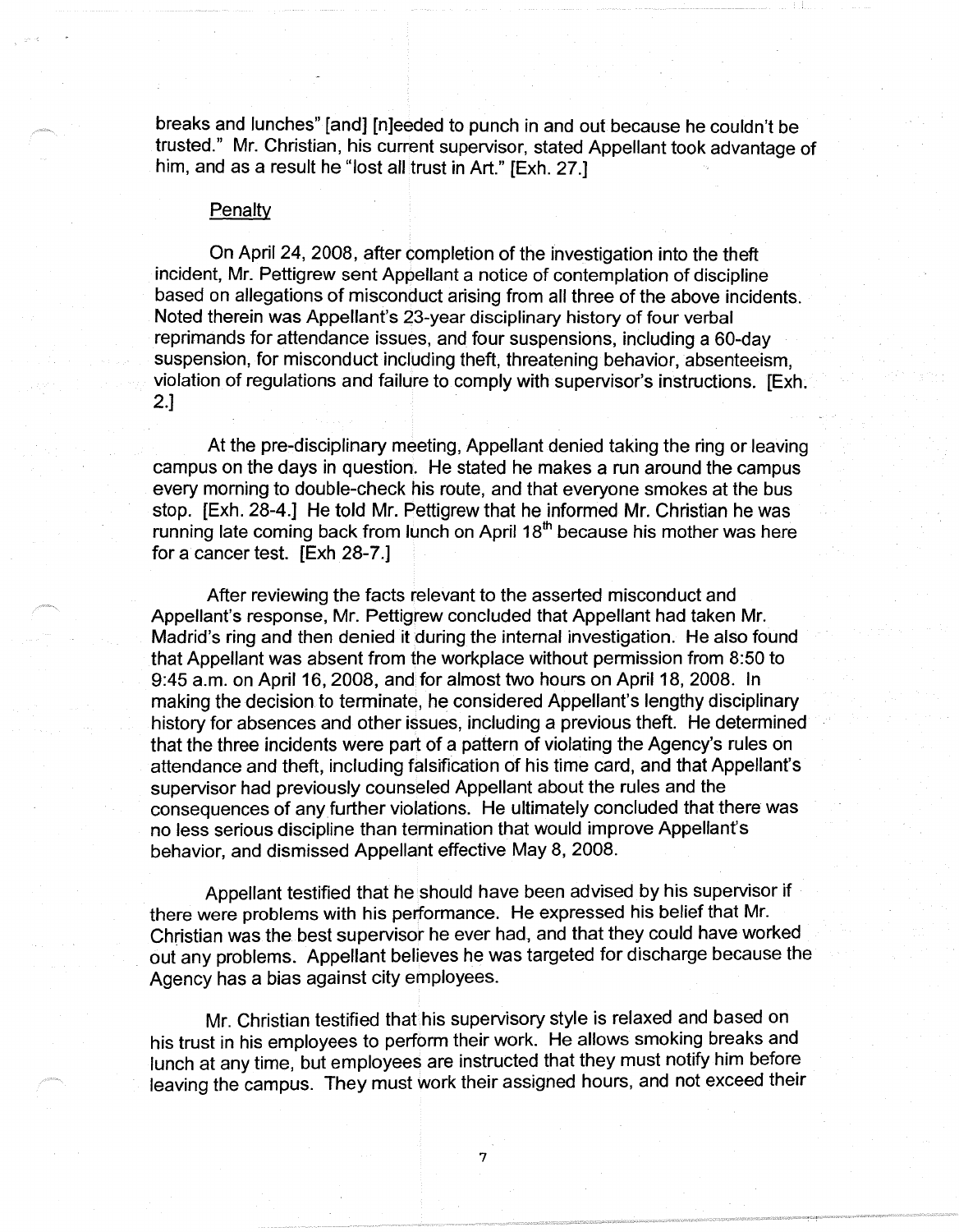allowed lunch time or breaks without permission. Stock clerks may take breaks if they have completed their deliveries, but must always be reachable so that newly arriving packages can be delivered. Appellant was not a team player, and his productivity was "minimal." Appellant's hours were 7:30 a.m. to 3:30 p.m., but he often made no deliveries after 2:00 p.m. [Exh. 30] Mr. Christian testified that he has been a city employee himself for over thirty-seven years, and feels no bias against fellow city employees. [Testimony of Christian.]

# **IV. ANALYSIS**

# 1. Discipline under the Career Service Rules

In an appeal of a disciplinary action, the Agency has the burden to prove the action was taken in conformity with Rule 16 of the Career Service Rules, and that the degree of discipline was reasonably related to the seriousness of the offense, taking into consideration the employee's past record. CSR§ § 16-20.

# a) Neglect of duty

The Agency contends that Appellant's actions constituted neglect of duty in violation of CSR § 16-60 A. Neglect of duty requires proof that an employee has an important work duty and failed to perform it, resulting in significant potential or actual harm. In re Sienkiewicz, CSA 10-08, 15 (7/14/08).

The Agency established that Appellant had an important work duty to be available to deliver packages during his work hours. Appellant left the campus by bus on April 16<sup>th</sup> at 8:50 a.m., and did not reappear until 9:45 a.m. During that time, he failed to return his supervisor's page for forty-five minutes, and was therefore unavailable to perform his duties. Appellant left his cart unattended, and took his Agency-issued equipment, the Vocera, with him off campus, out of range to receive messages from his supervisor. Appellant's absence caused a loss of productivity in the operation of the unit, and required the involvement of the Division Director and unit supervisor to investigate his location.

Appellant denied that he left campus, but admitted he did not return his supervisor's message for fifteen minutes. He presented no adequate rebuttal of the credible eyewitness testimony of Mr. Layhe and Mr. Faraday, or the corroborating testimony of Division Director Pettigrew and supervisor Christian. Their testimony established that Appellant was absent from the workplace for about forty-five minutes, and that he claimed that time as work hours.

On April 18<sup>th</sup>, Appellant again absented himself for almost two hours and reported the time as work hours. Appellant responded that he may have been in the bathroom or reading the paper if he had "down time." The Agency rebutted that evidence by testimony that the absences took place on the unit's busiest day, a Friday, and that he was overheard on the phone stating, "Are you there,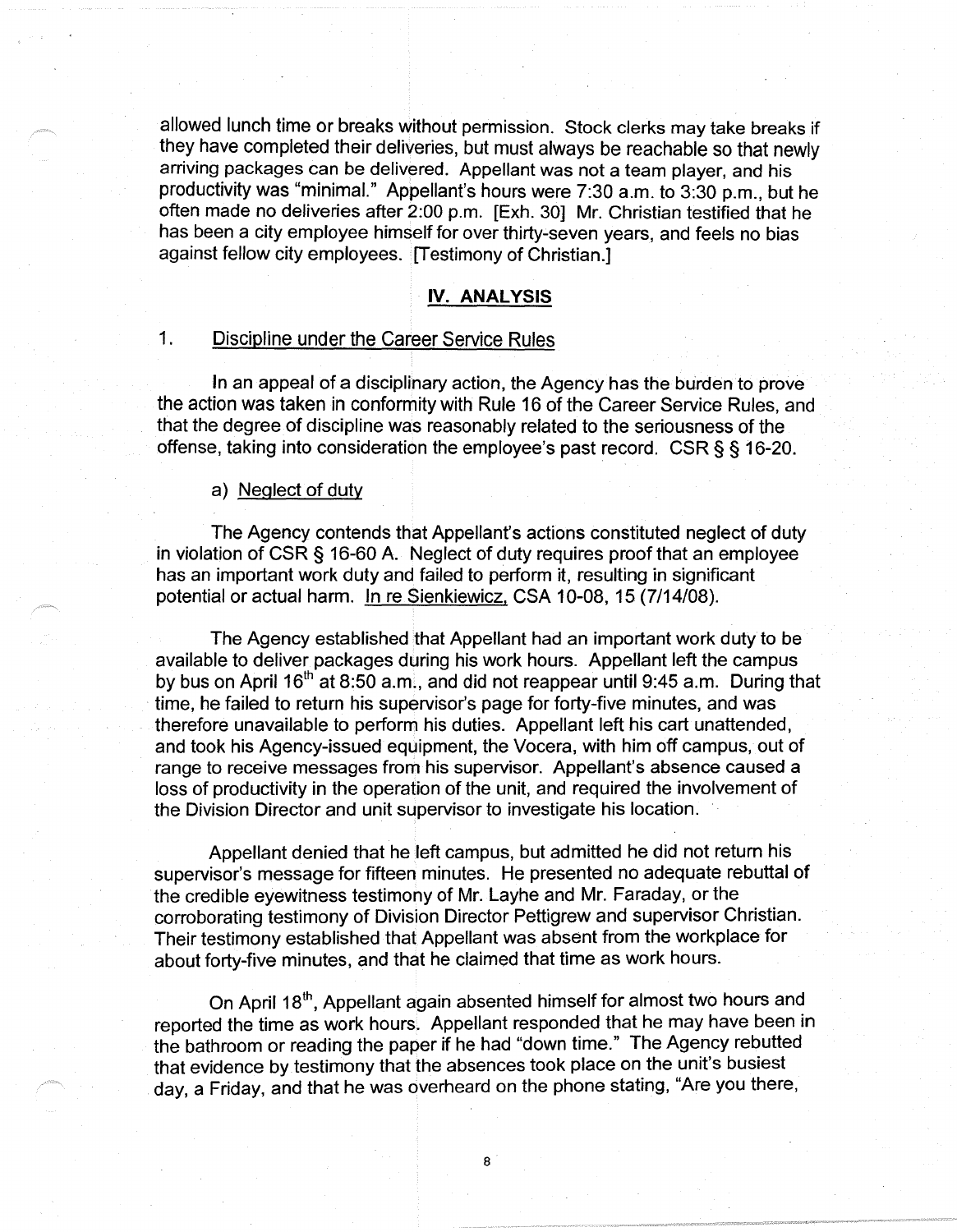bro? I will be right there." He left the building at about 9:50 a.m., and did not reappear until about 11 :00 a.m. Appellant did not deny that he was an hour late returning from lunch on that day, or that he claimed both periods on his time card as work time. He did not repeat his claim at the pre-disciplinary meeting that his long lunch was caused by his mother's cancer test. In addition, Appellant did not make a claim for leave for that time, but rather reported it as work time. This absence too caused an increase in the workioad for other employees, and disrupted package receipt and deliveries for two periods during a busy Friday.

The Agency also contends that Appellant had an important work duty to turn in found property to the Agency custodian. Appellant denies that he found Mr. Madrid's ring. The Agency's security video rebuts that evidence. Appellant was the only one who approached the location where the ring was left between 8:20 a.m., the time it was placed on the sink, until 12:02 p.m., when a thorough search determined that the ring had been removed from the sink. In addition, the video shows Appellant bending over the sink and moving his arms in a manner suggestive of placing an object in his pocket.

During the internal investigation, Appellant initially denied ever having been at the area near the sink. After learning there was a video, he stated that he may have put sugar in his pocket. At the pre-disciplinary hearing, Appellant admitted that "he goes there every morning  $-$  hangs coat & makes coffee  $-$  gets sugar packet." [Exh. 28-7.] At hearing, Appellant argued that it would not be a theft if someone merely found something that another misplaced, but agreed that it would not be appropriate for anyone to take a found item and put it in their pocket. Appellant also claimed that he was being targeted for discipline for being a city employee.

The evidence supports a conclusion that Appellant neglected his duty to be at the workplace and available for work on April  $16<sup>th</sup>$  and  $18<sup>th</sup>$ , and that he neglected to perform his obligation to return found property to either its rightful owner, who was known to him, or to the Agency custodian. Appellant failed to present any evidence that Mr. Pettigrew had any bias against Appellant based on his status as a Career Service or city employee. Mr. Pettigrew noted that onethird of his 87 employees, including Mr. Christian, are city employees.

#### b) Carelessness

The Agency also contends Appellant was careless based on the three incidents alleged. This rule requires proof that an employee performed an important duty poorly, rather than neglecting to perform it at all. In re Hill, CSA 14-07, 6 (6/8/07). Instead, the evidence established that Appellant failed to be at work to perform his duties on two occasions, and that he failed to turn over found property to its owner. While all three are violations of other rules, they do not establish that Appellant performed his duties without the requisite care. Therefore, the Agency did not prove carelessness in violation of CSR § 16-60 B.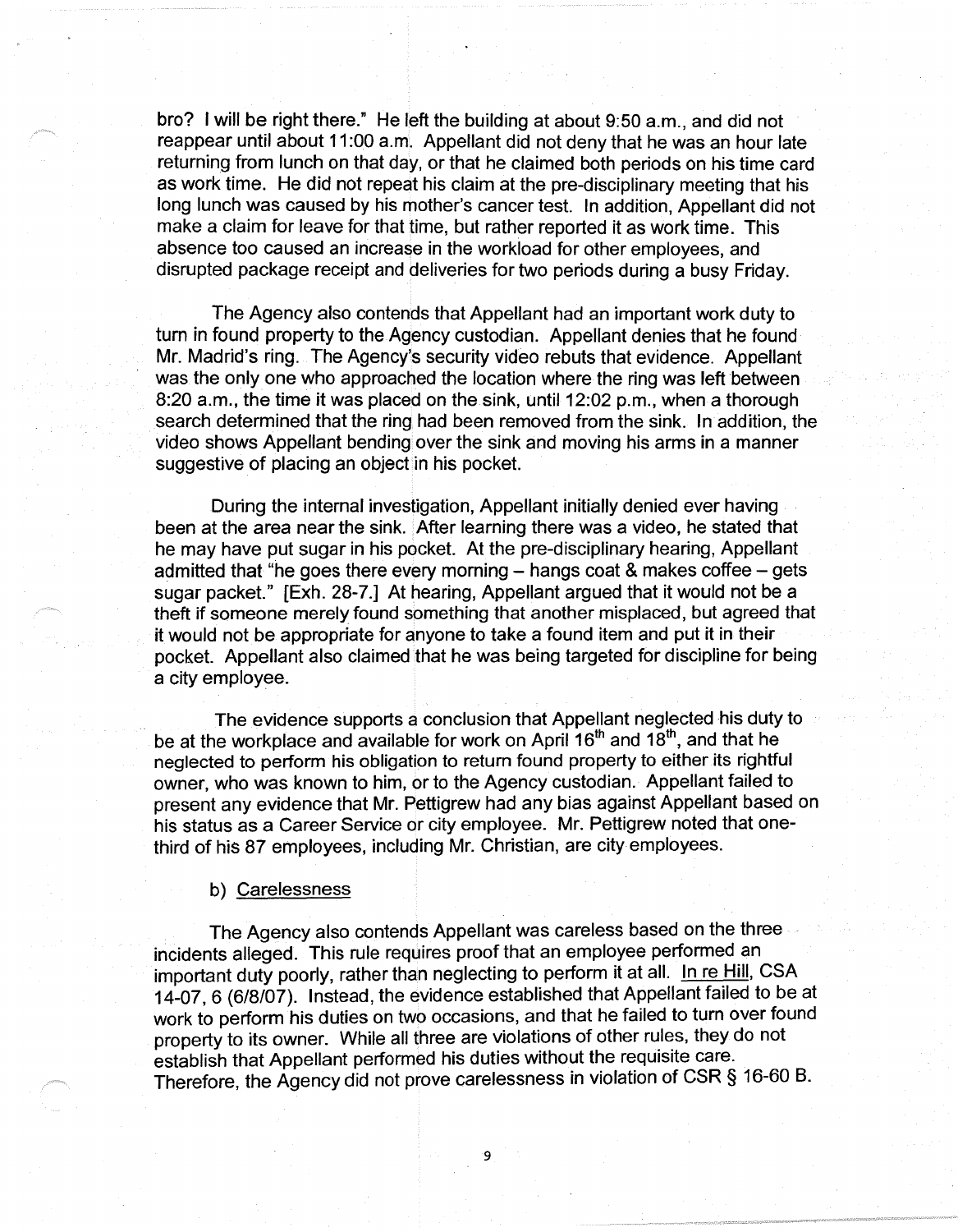#### c) Theft and dishonesty

The Agency alleged that Appellant stole his co-worker's ring, in violation of CSR§ 16-60 C.2, and that he lied to his superiors with respect to its internal investigation into that theft, which was part of a disciplinary action, contrary to § 16-60 E.3.

Appellant denied that he saw or took the ring. I have found that Appellant's denial is not credible based both on the evidence of the security video, and his earlier untrue statements during the initial questioning by Mr. Whitted. At the pre-disciplinary meeting, Appellant directly contradicted those statements by admitting he goes to the area every morning. The Agency proved that Appellant removed the ring during his work shift, and that he never returned it to its owner. Therefore, the Agency established that Appellant violated § 16-60 C.2 by stealing property of another person while on duty.

Next, the Agency presented evidence that Appellant lied to the official investigating the theft. Appellant first denied that he had been back at the sink area, or that he had ever been back there. Since the sink is in the employee break area, and Appellant had been an employee since 1985, the denial was not believable. Appellant amended his statement to allow he may have been back there to get sugar once he was informed there was a video of the time and place in question. At the pre-disciplinary meeting, Appellant admitted that he goes to this area every day to hang up his coat and make coffee. However, those statements likewise were not credible, since there is no coffee pot or related supplies stored in the area. Appellant maintained his denial that he found or kept the ring throughout the hearing.

Lying during an official investigation into a disciplinary matter violates this rule for obvious reasons. Misleading or untrue statements undermine the efforts of an agency to determine the truth in the investigation, and weaken the trust needed between the agency and its employees.

I conclude that the Agency proved Appellant violated § 16-60 E.3 by his untrue statements to Mr. Whitted during the investigation into the theft of the wedding ring.

d) Failing to comply with supervisor's orders

The Agency asserts that Appellant failed to comply with his supervisor's orders not to leave campus during work hours without permission, to restrict his breaks to 15 minutes, and limit his lunch to a half hour. Appellant contends that he did not leave the medical center campus, and that he was performing his duties or on "down time" at the relevant times on April 16<sup>th</sup> and 18<sup>th</sup>.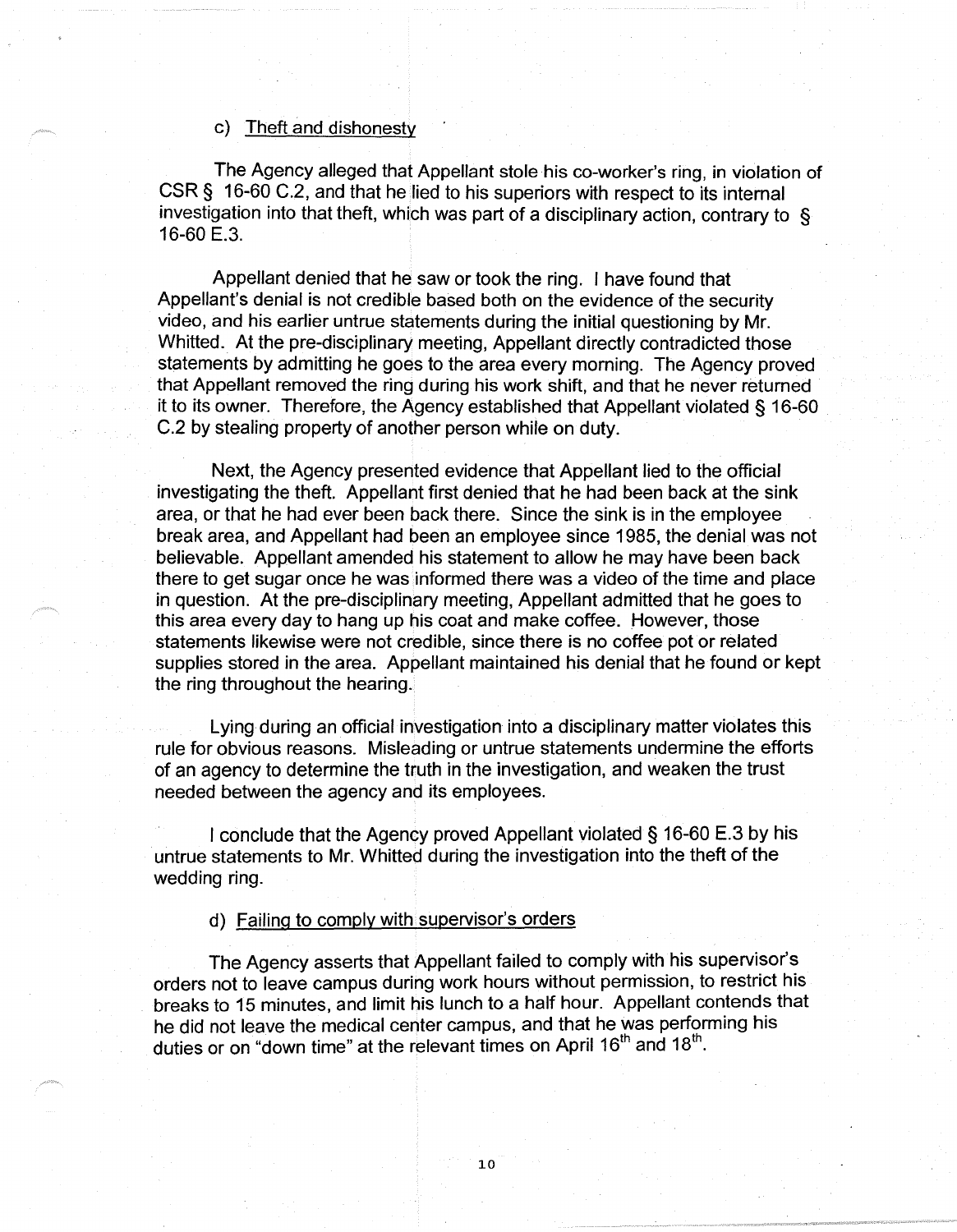The Agency presented the testimony of Mr. Layhe and Mr. Faraday, who state that they observed Appellant for several minutes waiting at a bus stop, and saw his shadow walk down the bus aisle after the "O" route bus stopped in front of Appellant. They state that Appellant was not at the stop after the bus pulled away. Appellant claims they may have assumed he got on the bus, but he may actually have walked through the parking lot south of 655 after finishing his cigarette. [Exh. 34.] The Agency rebutted that contention by evidence that the two men were able to observe Appellant from across the street for about ten minutes, and they did not see him smoking. Other evidence also strongly placed in doubt Appellant's version of events, which was that he walked five blocks, passing several smoking areas, so that he could circle the campus to confirm the past day's deliveries to 655, a building not serviced by stock clerks. It is further noted that next-day confirmation of deliveries was not a part of Appellant's job, as confirmations are done electronically at the time of delivery.

I find that the Agency proved by a preponderance of the evidence that Appellant left campus on April 16<sup>th</sup>, extended his lunch on April 18<sup>th</sup>, and took extended breaks on both April 16<sup>th</sup> and 18<sup>th</sup>, in violation of his supervisor's orders, and CSR§ 16-60 J.

#### e) Failing to observe departmental regulations

The Agency next charges Appellant with violating its policies regarding found property and attendance. Appellant denies he violated any of those policies.

The Agency's policy on found property requires an employee to turn over all found property to the Cash Handling Department for handling in accordance with policy and state law. [Exh. 15-1, 15-3.] The Agency established that Appellant found the ring on March 24, 2008, and neither restored it to its owner nor placed it in the possession of the Agency custodian pursuant to this policy. It could be argued that from the time Appellant found the ring at the sink at 8:30 a.m. until about noon that day, he was unaware of its rightful owner. However, Appellant was obligated to give the ring, undeniably a valuable piece of property, to the Agency's designated custodian for lost property as soon as he found it. Therefore, Appellant was in violation of this Agency rule.

The break policy requires supervisory permission to take a maximum 15 minute break during any four-hour work period. [Exhs. 16, 18.] Lunches are limited to one-half to one hour. [Exh. 17-3.] Mr. Christian set lunch breaks for his· stock clerks at a maximum of one-half hour. Breaks must be taken at the work station absent permission of the supervisor. [Exh. 19.] "Leaving the premises during scheduled work time without supervisory approval is considered job abandonment and may result in termination." [Exh. 17.] The Distribution Services department has the same policies on breaks. [Exh. 37-3.]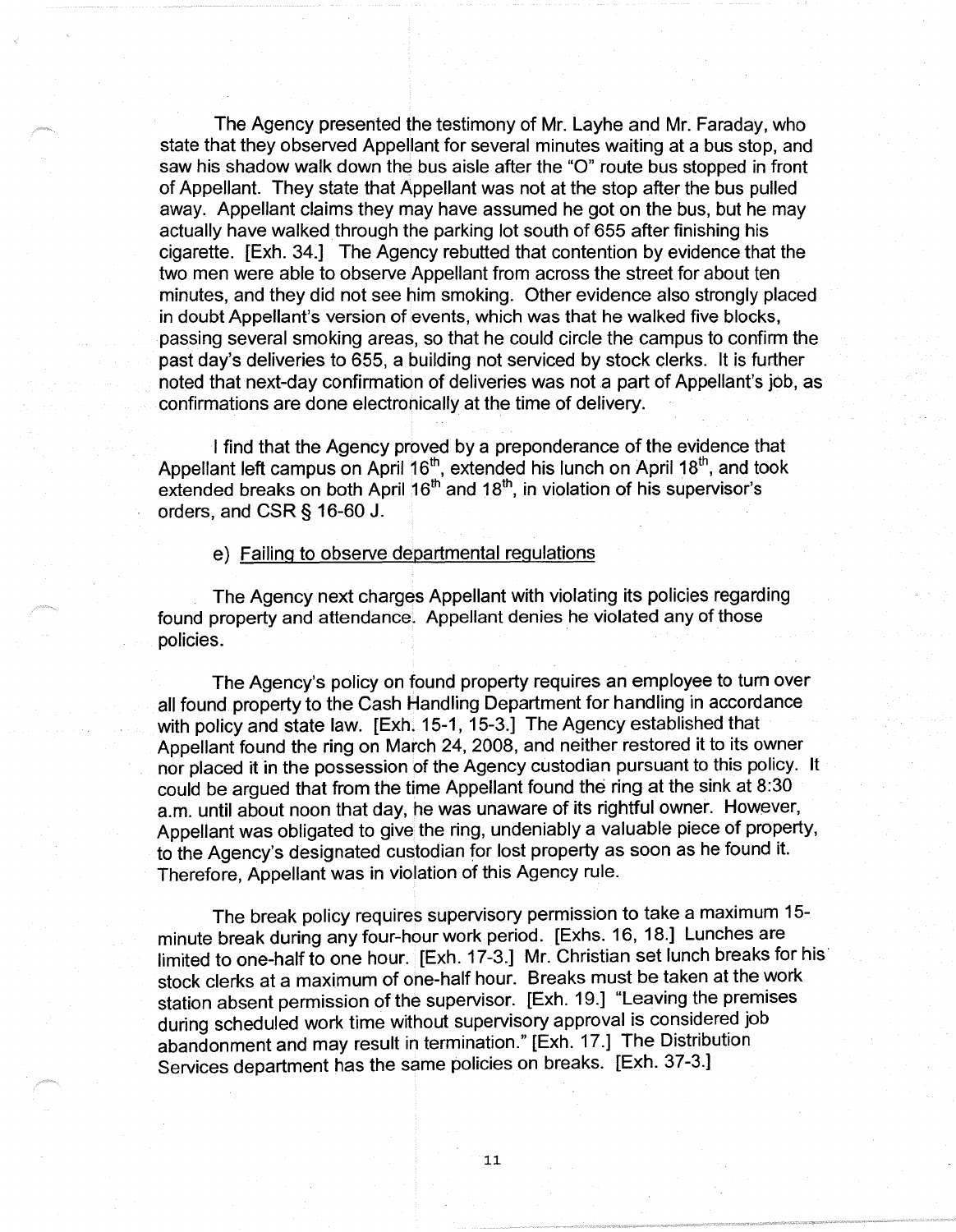Mr. Christian testified that he did not require the stock clerks to ask his permission to take breaks or lunch, preferring to allow his employees to take them whenever their workload allowed. However, he insisted that breaks must be restricted to fifteen minutes per four-hour work period, and that lunch was a maximum of one-half hour, consistent with Distribution Services policy. The Agency proved that Appellant was unavailable to work, and thus on an impermissibly extended break, on the mornings of April 16<sup>th</sup> and 18<sup>th</sup>. On April 16<sup>th</sup>, he left the premises without permission, in violation of Employee Principles and Practices #4-122. [Exh. 17.] On April 18th, he extended his lunch by an additional hour, in violation of Distribution Services rules. [Exh. 17-3, § IV. B.] Appellant's explanations of his absences were unconvincing, as found above, given the weight and credibility of the Agency's eyewitness, circumstantial and documentary evidence to the contrary.

The Agency proved that Appellant violated both its policies on found property and breaks by his actions on March 24th, April 16<sup>th</sup>, and April 18<sup>th</sup>, 2008.

### f) Unauthorized absences

The Agency supported this allegation by evidence that Appellant was absent without permission on April 16<sup>th</sup> and 18<sup>th</sup>. As found above, the Agency established that Appellant was not at work or on campus for forty-five minutes on April 16<sup>th</sup>. He was absent for a total of two hours on April 18<sup>th</sup>, having left the campus to visit a friend or brother at his home in the morning, and having delayed his return from lunch by an hour later that day. The Agency presented the testimony of eyewitnesses Layhe, Faraday and Madrid, Appellant's time records, and Appellant's failure to return his supervisor's call for forty-five minutes. As additional support, the Agency presented the results of the director's interviews with eight co-workers and supervisors, all of whom verified that Appellant was often missing from the workplace for long periods. His supervisor and others observed that he was often gone for a half hour to an hour on paydays to cash his check. They also noted it was his practice to turn in his equipment and thus stop working well before clocking out on most days. Appellant presented no rebuttal of the Agency's convincing evidence.

I find that Appellant violated CSR§ 16-60 S. prohibiting unauthorized absences on both April  $16<sup>th</sup>$  and  $18<sup>th</sup>$ , 2008.

g) Conduct violating city rules, charter, municipal code

The Agency presented no evidence that Appellant violated any rule or provision of the City Charter or Municipal code, and therefore I find that this allegation was not proven.